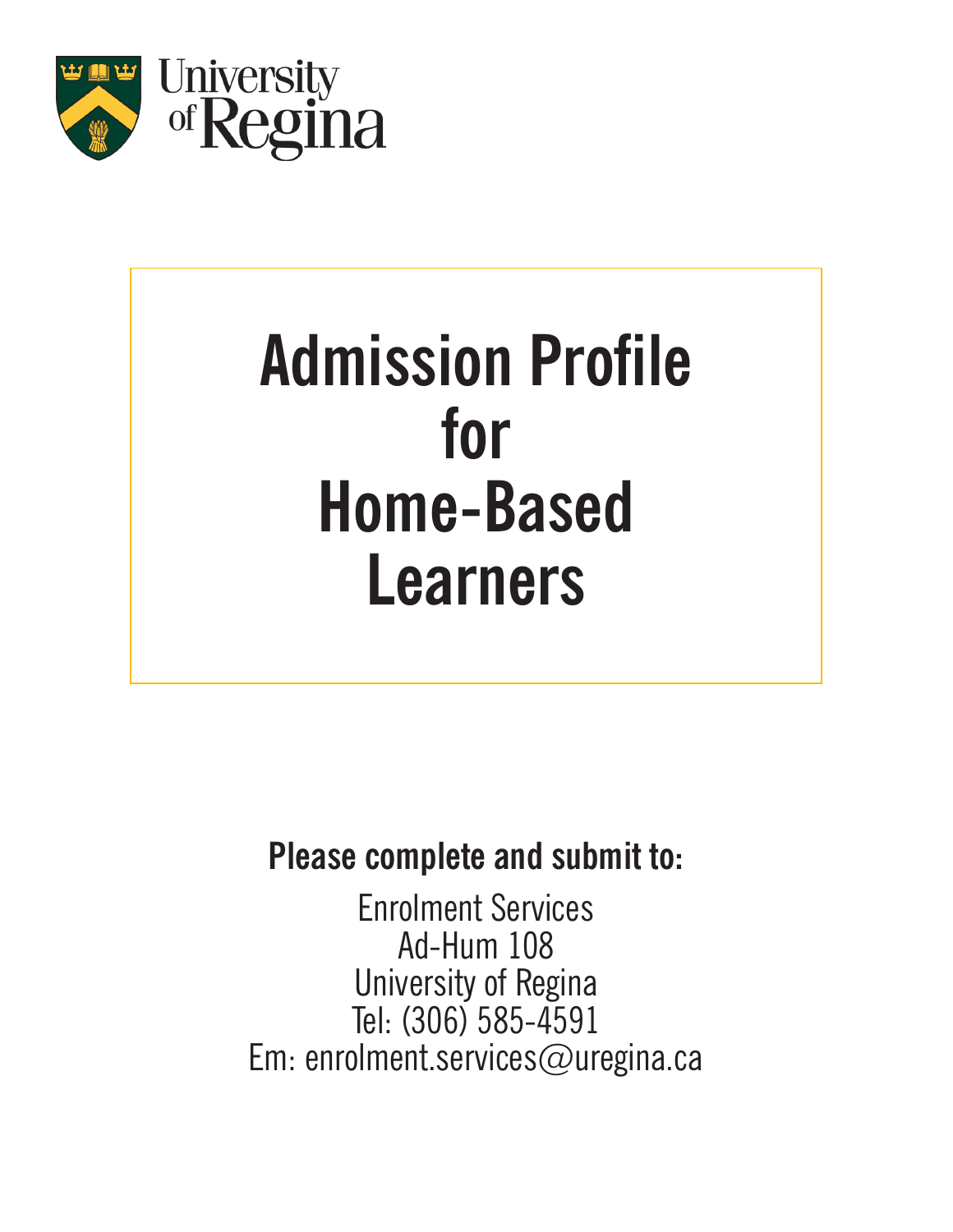### **Application Information and Procedures**

The University of Regina offers home-based learners the following admission options:

- 1. A home-based learner may be admitted directy to the faculty if they obtain Adult 12 Standing through Saskatchewan Education. Such students must meet the regular admission requirement for their faculty of choice.
- 2. A home-based learner, age 18 or older, may be admitted as a casual student. Casual students may take only one or two courses per semester, to a maximum of 24 credit hours. Further information is available in the University of Regina Undergraduate Calendar. Some restrictions apply.
- 3. A home-based learner may be admitted to the Faculty of Arts, Faculty of Media, Art, and Performance, Faculty of Social Work following the procedure outlined in this profile. Home-based learners who would like to pursue degree programs in other faculties may be admitted to the Faculty of Arts to meet the transfer requirements to their Faculty of choice.

## **Students wishing to be admitted to the Faculty of Arts, Faculty of Media, Art, and Performance, or the Faculty of Social Work as a Home-Based Learner (3rd option above) must submit the following:**

- 1. An Application for Undergraduate Program Admission
- 2. Application Fee
- Statement of Identification (Part I) 3.
- Letter of Intent (Part II) 4.
- 5. Home-Based Learner Transcript (Part III)
- 6. SAT I or ACT official result slip/other relevant transcripts (Part IV)

**Please note that home-based learners follow the regular application deadlines as advertised in the University of Regina Undergraduate Calendar.**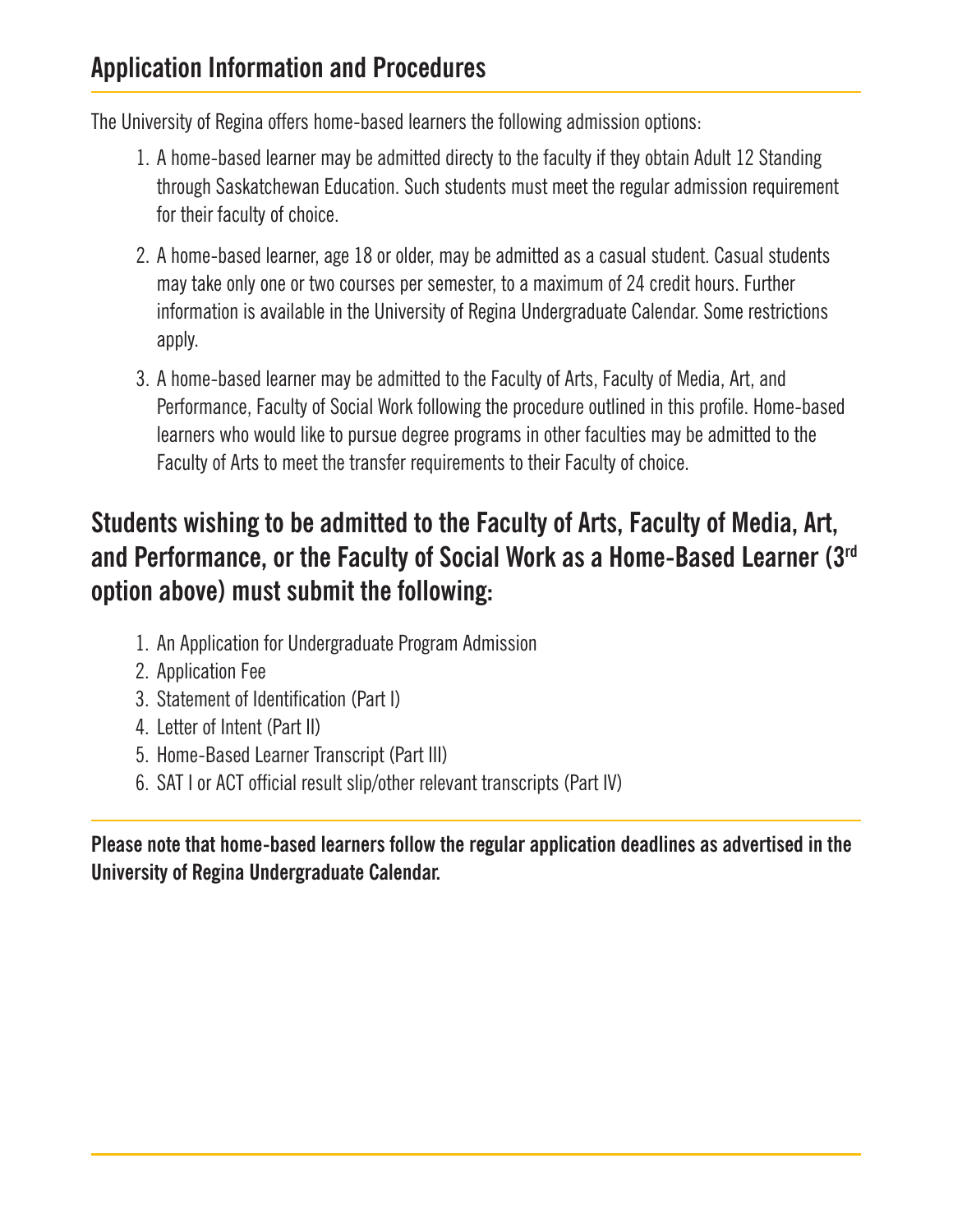#### **Part I: Statement of Identification**

- I have been/was a home-based learner for years.
- I was registered as a home-based learner with the following School Boards:

| Name:                                                                                      | Dates:    |
|--------------------------------------------------------------------------------------------|-----------|
|                                                                                            |           |
|                                                                                            |           |
|                                                                                            |           |
| • If not registered, please explain:                                                       |           |
|                                                                                            |           |
|                                                                                            |           |
|                                                                                            |           |
| • I believe that my academic background has adequately prepared me for university studies. |           |
|                                                                                            |           |
| Date                                                                                       | Signature |

#### **Part II: Letter of Intent**

Write and attach a letter (maximum one-page) addressed to Enrolment Services outlining your educational goals and objectives. In the letter, explain how your educational background and other relevant educational opportunities such as arts activities, athletics, community service, and employment have helped you prepare for university study.

#### **Part III: Home-Based Learner Transcript**

Provide a transcript detailing all grade 11 and grade 12 courses taken. Transcripts from a correspondence and/or a private school are acceptable or the main educator may create one. Be as specfic as possible. Samples provided upon request.